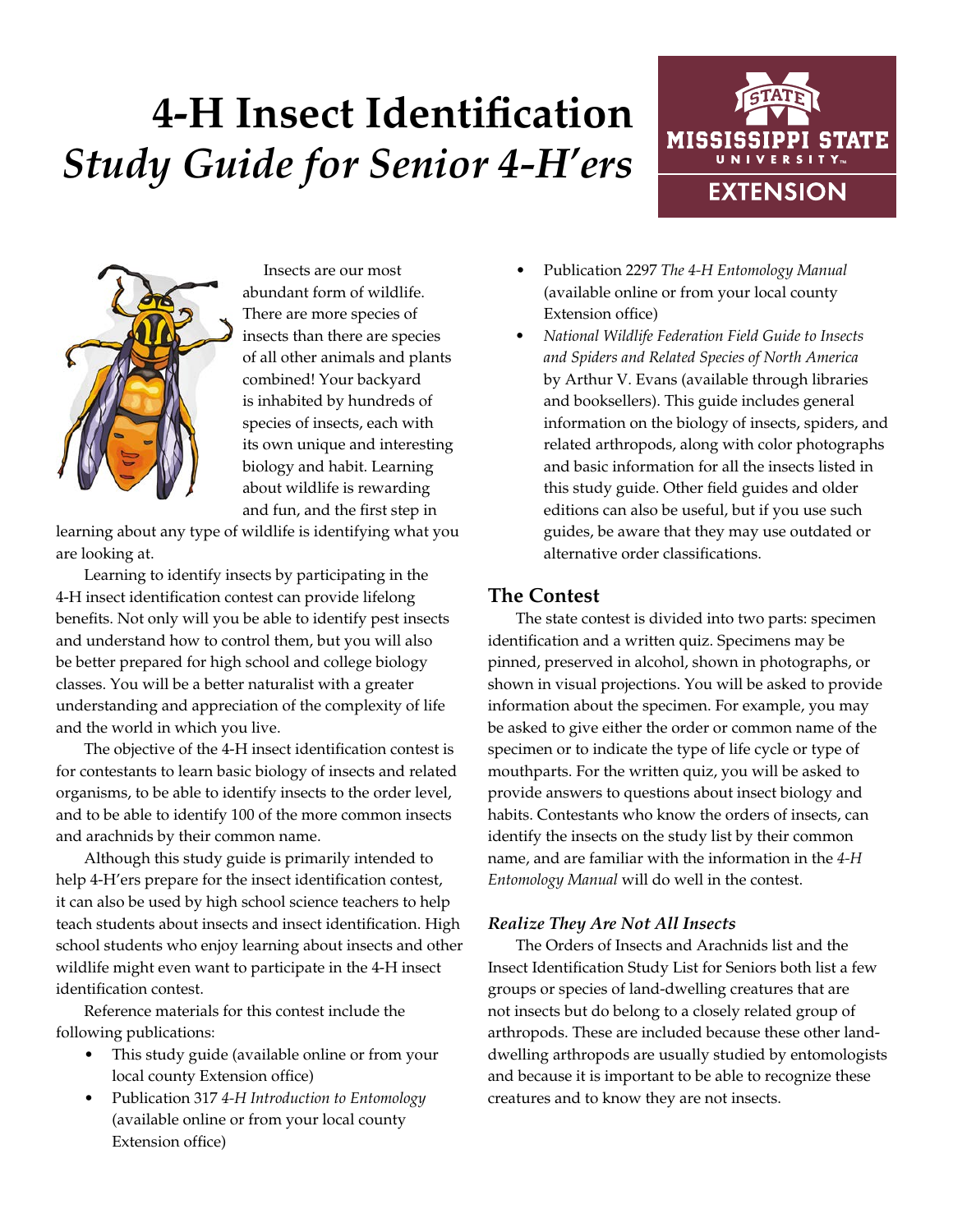#### *Pay Attention to Size*

When taking close-up photos of insects, the goal is usually to fill the frame with the specimen in order to show as much detail as possible. This means that, in most field guides, a flea and a bumble bee will appear about the same size. However, any good field guide will also give information about the approximate length of mature specimens, and it is important to make note of this. When reading about an insect you have never seen before, it can be helpful to look at a ruler and visualize just how long the insect is. Of course, seeing or collecting actual specimens is the best way to learn the size of a particular insect species!

Also keep in mind that there can be considerable size variation among mature specimens of many species of insects. For example, some bumble bees can be more than three times larger than other specimens of the same species. Insects do not grow once they reach the adult stage, but the nutrition they receive in the immature stage has a great influence on adult size.

#### *Know What You Don't Know*

Contestants should recognize that the 100 insects on the study list represent only a small fraction of the insect species in the state. In the senior division, contestants may be presented with a few specimens of insects that are not on the study list. If this is done, you will be told at the beginning of the contest, and you will be told how many "off list" specimens there are. In this case, you need not correctly identify the specimen. An answer of "not on list" or "I do not know" will be counted as correct. If you happen to know the insect and correctly identify it, your answer will also be counted correct, but you will not get extra credit. For example, if a squash bee or sweat bee is presented and you are asked to supply the common name, you should identify it as "not listed" or "do not know" rather than calling it a honey bee. However, if asked to give the order, type of mouthparts, or type of life cycle for an "off list" specimen, you should be able to do so. The reason for including a few "off list" specimens in the identification contest is that, when identifying insects, it is as important to know what you don't know as it is to know what you know.

#### *Pay Attention to Spelling*

Contestants should strive to spell common names and order names correctly. Answers that are badly misspelled will be counted wrong, and spelling may be used to break ties.

It is also helpful to understand why the common names of some insects are written as one word, as in "dragonfly," while those of other insects are written as two words, as in "house fly." In general, when an

organism really is a member of the group being named, the name is written as two words. If the organism does not really belong to that group, then the name is written as one word. For example, dragonflies, butterflies, and fireflies are not really flies, but house flies and horse flies are. Likewise, hornworms are not really worms, but honey bees really are bees. Also, entomologists use the word "bug" only to refer to a certain subgroup of the order hemiptera: stink bugs, squash bugs, ambush bugs, etc. This is why when lady beetles are referred to as "ladybugs," it is written as one word. To an entomologist, ladybugs are not true bugs, just as antlions are not really lions, and silverfish are not really fish.

#### **The Study List**

The study list contains the common names of 100 insects and related arthropods. While some of these names refer to a specific insect, many are names for groups of insects, and there may be dozens, even hundreds, of different species within the group. For example, head louse, monarch butterfly, Colorado potato beetle, and cicada killer are common names for specific insects, but termite, lady beetle, mosquito, and longhorn beetle are names for groups of insects. There are several different species of termites, dozens of different species of lady beetles and mosquitoes, and hundreds of different species of longhorn beetles.

In cases where the listed name represents a group of insects, you are not expected to be able to identify individual species within the groups. However, you should be familiar enough with the characteristics of the listed group to be able to identify a member of the group regardless of which particular species is presented. For example, whether presented with a specimen of a cottonwood borer, a locust borer, or an ivory-marked beetle, the contestant should be able to identify the specimen as a longhorn beetle. This is similar to being able to tell whether a particular desert is a cookie, a pie, or a cake even though you may not know exactly what kind of cookie, pie, or cake it is.

You should be able to identify any specimen to the order level and be able to tell what type of life cycle or mouthparts a specimen has even if it is not on the common names list. For example, if presented with a specimen of an eastern Hercules beetle or any other species of beetle, you should be able to identify it as a member of the order Coleoptera and know that it has chewing mouthparts and a complete life cycle. Likewise, if presented with a caterpillar or any adult moth or butterfly, you should be able to recognize it as a member of the order Lepidoptera.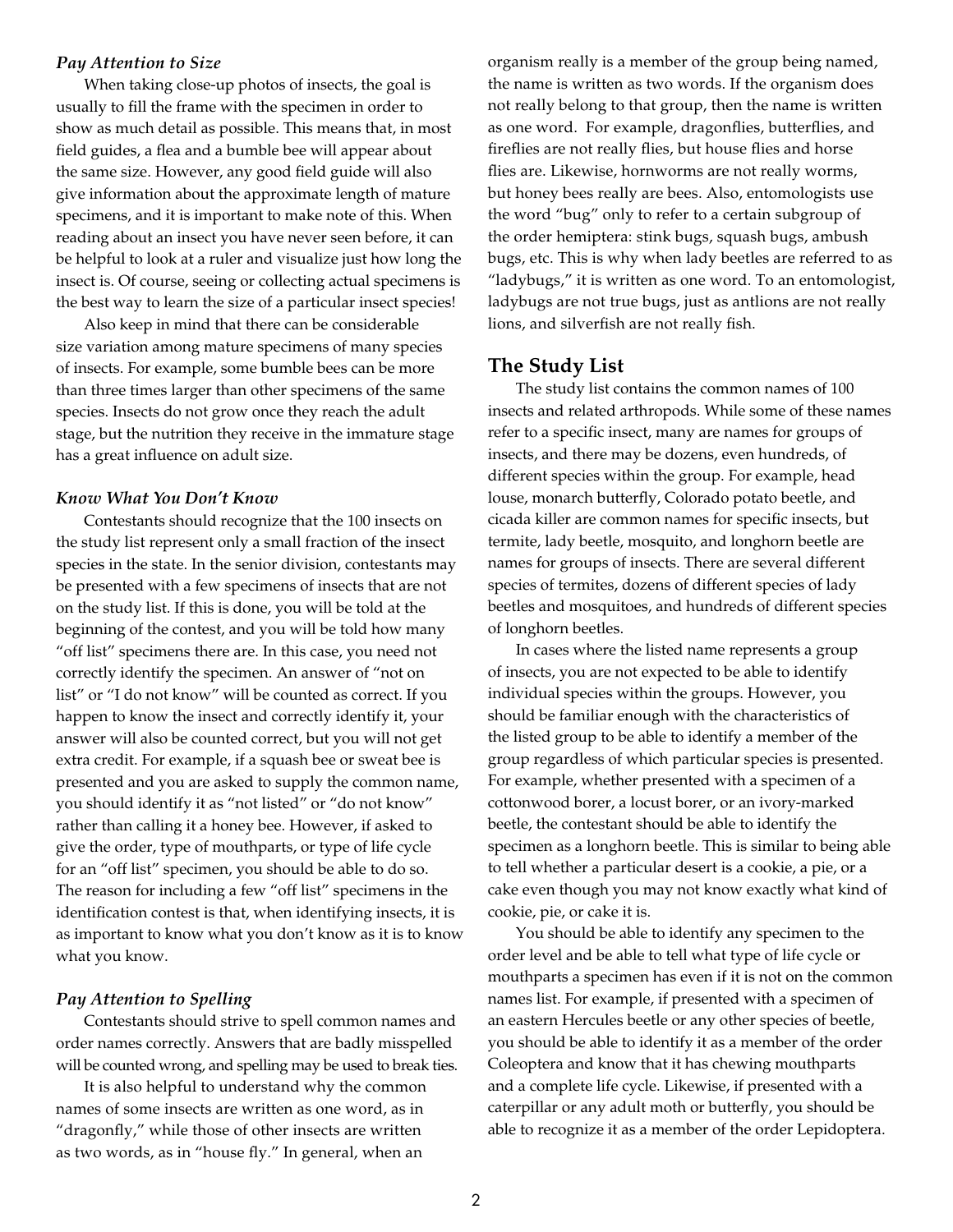Refer to *National Wildlife Federation Field Guide to Insects and Spiders and Related Species of North America* by Arthur V. Evans to become familiar with the listed insects. Most specimens presented in the contest will be species illustrated in this field guide. It will also be helpful to view other photos and illustrations of the listed insects using online sources or other field guides. Collecting or observing actual specimens is an even better way to study!

#### *Order*

Learning to identify the different orders of insects is the key to learning how to identify insects. Learning the orders is not nearly as difficult as it might first seem. There are only 31 orders, and eight of these (marked with an \* in the order table) are so uncommon that you do not need to know them for the contest. See "Orders of Insects and Arachnids" for a list of the orders you need to know.

The names of many orders end in "ptera," which means wing. Learning the wing characteristics for an order can help you quickly identify most adult insects that belong to that order. For example, moths and butterflies, order Lepidoptera (scale wing), have scales on their wings that rub off on your fingers when you touch them. Beetles, order Coleoptera (sheath winged), have hard, sheath-like front wings. Some order names end in "aptera," which means "without wings." Fleas, which have sucking mouthparts and no wings, are in the order Siphonaptera ("Siphon" for tube or pipe and "aptera" for without wings). See the appropriate pages in the *4-H Entomology Manual* and in the front of the suggested field guide for more details about insect orders and order names.

Insects within an order have many traits and habits in common, and if you know which order an insect belongs to, you know a lot of other information about that insect. For example, all Diptera have a complete life cycle, and adult flies have sucking or sponging mouthparts. All Hemiptera have a gradual life cycle and have sucking mouthparts as adults and as nymphs. Knowing the orders really is the key to knowing insects! You do not have to memorize what type of mouthparts and life cycle each species of insect has. You just have to know what order it is in and what type of life cycle and mouthparts are characteristic of that order.

#### *Host*

This column indicates only a few of the more common hosts or food sources of the listed insect. Contestants should recognize that most of the listed insects have many more hosts that are not listed. For example, horn flies feed primarily on cattle but will also feed on horses, goats, and many other animals. For contest purposes, contestants

should list the hosts indicated on the study list. Hosts listed for Lepidoptera are for the larval stage.

#### *Mouthparts*

All insects do not feed in the same way. Some feed on plants by eating the leaves or by boring through fruit, stems, or trunks. Others feed on plants by sucking sap, and still others feed on animals by sucking blood. Moths and butterflies use siphoning mouthparts to suck nectar from flowers through a long thin proboscis. Some flies have sponging/sucking type mouthparts, and some adult insects do not have working mouthparts at all because they do not live very long and do not feed as adults. Knowing what type of mouthparts an insect has can help you know what type of damage it will cause; if the insect is a pest, this information can even help determine which kinds of control will work best.

For purposes of this contest, we will refer to the following five types of mouthparts:

- **• Chewing (C)**—Distinguished by a pair of strong mandibles and a smaller pair of maxillae. Characteristic of beetles, caterpillars, and several other orders.
- **• Piercing/sucking (P/S)**—Distinguished by an elongated, hollow proboscis used to pierce the plant, animal, or insect being fed upon and suck up sap or blood. Characteristic of the Hemiptera and many flies, such as mosquitoes.
- **• Chewing and sucking (C&S)**—Distinguished by having chewing mandibles as well as other mouthparts modified for sucking. Characteristic of bees.
- **• Sponging (SP)**—Distinguished by a hollow proboscis with an enlarged sponge-like structure at the end. Characteristic of house flies and some other flies.
- **• Siphoning (SIP)**—Distinguished by a long, hollow proboscis that is usually rolled up when not in use. Characteristic of adult moths and butterflies.

See the information on "How Insects Feed— Mouthparts" in the *4-H Entomology Manual* for more information on insect mouthparts and how insects feed.

Be aware that some insects have one type of mouthparts as immatures and a completely different type of mouthparts as adults. For example, moths and butterflies have chewing mouthparts as immatures and siphoning mouthparts as adults. Also be aware that some insects have unusual mouthparts that do not fit any of the above categories. For example, immature lacewings and some predatory beetles have hollow mandibles through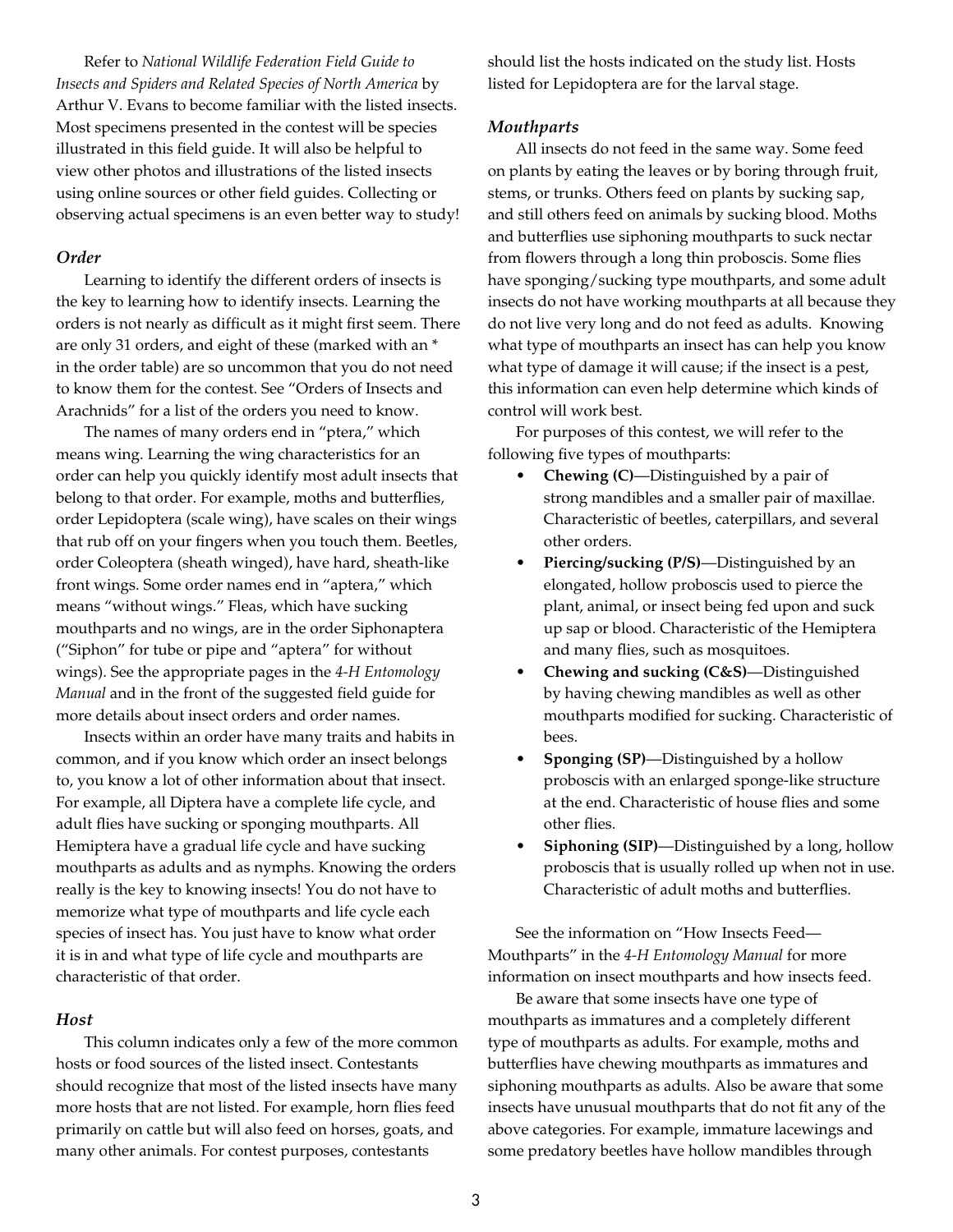which they suck the blood of their insect prey. Head lice have sucking mouthparts, but they are not like the piercing/sucking mouthparts of a bed bug. The sucking mouthparts of spiders, ticks, and mites do not fit any of the above categories exactly.

#### *Pest Status or Harmful Stage*

The information in this column indicates whether a particular insect or group of insects is considered to be a pest, a beneficial, or neutral (not pests). If the insect is a pest, the harmful stage is indicated. Contestants should recognize that this information is somewhat subjective in nature, and there are often exceptions. For example, cicadas are not usually pests, but large numbers of periodic cicadas can damage fruit trees by causing twigs to break

where they insert their eggs. Even though adult females can sting if mishandled, cicada killers are also listed as "not pests" because stings are very rare. Similarly, praying mantids are not listed as being beneficial, even though they are predators of other insects, because they usually prey on insects that are not pests.

### *Contest Preparation*

When participating in the contest, answer questions based on the information presented in the study guide even if you are aware of exceptions to the general information given in the study guide. Biology is not always an exact science; it is often a science of generalities and exceptions to those generalities.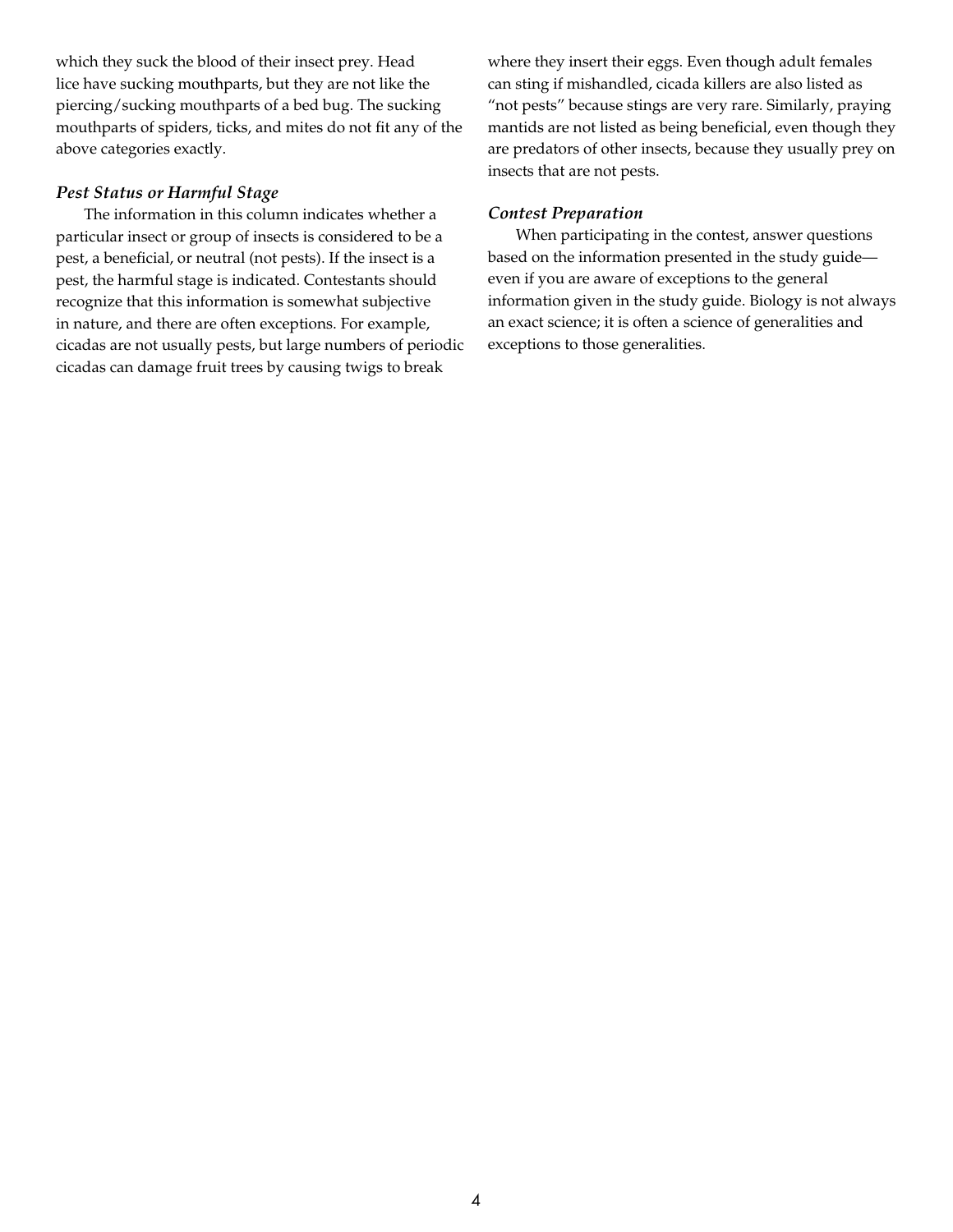# **Orders of Insects and Arachnids**

| Order                                         | <b>Members</b>                                                            | Life Cycle | <b>Type Mouthparts</b>                             |  |  |  |
|-----------------------------------------------|---------------------------------------------------------------------------|------------|----------------------------------------------------|--|--|--|
| Class Entognatha                              |                                                                           |            |                                                    |  |  |  |
| Protura*                                      | proturans                                                                 | None       | chewing                                            |  |  |  |
| Collembola                                    | springtails                                                               | None       | chewing or sucking                                 |  |  |  |
| Diplura*                                      | diplurans                                                                 | None       | chewing                                            |  |  |  |
| <b>Class Insecta</b>                          |                                                                           |            |                                                    |  |  |  |
| Thysanura                                     | silverfish and firebrats                                                  | None       | chewing                                            |  |  |  |
| Microcoryphia*                                | bristletails                                                              | None       | chewing                                            |  |  |  |
| Orthoptera                                    | grasshoppers and crickets                                                 | Gradual    | chewing                                            |  |  |  |
| <b>Blattodea</b>                              | cockroaches                                                               | Gradual    | chewing                                            |  |  |  |
| Mantodea                                      | praying mantids                                                           | Gradual    | chewing                                            |  |  |  |
| Phasmida                                      | stick insects                                                             | Gradual    | chewing                                            |  |  |  |
| Grylloblattodea*                              | rockcrawlers                                                              | Gradual    | chewing                                            |  |  |  |
| Mantophasmatodea*                             | mantophasmids                                                             | Gradual    | chewing                                            |  |  |  |
| Isoptera                                      | termites                                                                  | Gradual    | chewing                                            |  |  |  |
| Plecoptera                                    | stoneflies                                                                | Incomplete | chewing                                            |  |  |  |
| Dermaptera                                    | earwigs                                                                   | Gradual    | chewing                                            |  |  |  |
| Embioptera*                                   | web-spinners                                                              | Gradual    | chewing                                            |  |  |  |
| Psocoptera                                    | barklice and booklice                                                     | Gradual    | chewing                                            |  |  |  |
| Phthiraptera                                  | chewing lice and sucking lice                                             | Gradual    | chewing or sucking                                 |  |  |  |
| Zoraptera *                                   | zorapterans                                                               | Gradual    | chewing                                            |  |  |  |
| Hemiptera <sup>1</sup>                        | true bugs, cicadas, leafhoppers,<br>fulgorids, aphids, whiteflies, scales | Gradual    | piercing/sucking                                   |  |  |  |
| Ephemeroptera                                 | mayflies                                                                  | Incomplete | chewing (immature), none (adult)                   |  |  |  |
| Odonata                                       | dragonflies and damselflies                                               | Incomplete | chewing                                            |  |  |  |
| Thysanoptera                                  | thrips                                                                    | Complete   | piercing/sucking                                   |  |  |  |
| Neuroptera <sup>2</sup>                       | lacewings, antlions, dobsonflies,<br>snakeflies                           | Complete   | chewing                                            |  |  |  |
| Coleoptera                                    | beetles                                                                   | Complete   | chewing                                            |  |  |  |
| Strepsiptera*                                 | twisted-wing parasites                                                    | Complete   | chewing                                            |  |  |  |
| Mecoptera                                     | scorpionflies                                                             | Complete   | chewing                                            |  |  |  |
| Siphonaptera                                  | fleas                                                                     | Complete   | chewing (immature), piercing/suck-<br>ing (adult)  |  |  |  |
| <b>Diptera</b>                                | flies                                                                     | Complete   | chewing (immature), sucking or<br>sponging (adult) |  |  |  |
| Trichoptera                                   | caddisflies                                                               | Complete   | chewing (immature), sucking (adult)                |  |  |  |
| Lepidoptera                                   | butterflies and Moths                                                     | Complete   | chewing (immature), siphoning<br>(adult)           |  |  |  |
| Hymenoptera                                   | ants, bees, and wasps                                                     | Complete   | chewing or chewing and sucking                     |  |  |  |
| Common Orders of Arachnids, Class Chelicerata |                                                                           |            |                                                    |  |  |  |
| Araneae                                       | spiders                                                                   | Gradual    | sucking                                            |  |  |  |
| Acari                                         | ticks and mites                                                           | Gradual    | sucking                                            |  |  |  |
| <b>Opiliones</b>                              | harvestmen                                                                | Gradual    | shewing                                            |  |  |  |
| <b>Scorpiones</b>                             | scorpions                                                                 | Gradual    | sucking                                            |  |  |  |
| Pseudoscorpiones                              | pseudoscorpions                                                           | Gradual    | sucking                                            |  |  |  |

\*Orders followed by an asterisk are uncommon and are rarely seen by most amateur entomologists. Specimens from these orders will not be included in the contest.

<sup>1</sup>Earlier books divide the Hemiptera into two orders, Hemiptera (true bugs) and Homoptera (cicadas, leafhoppers, fulgorids, aphids, whiteflies, and scales).

<sup>2</sup>Some books, including the *Field Guide to Insects and Spiders and Related Species of North America*, place dobsonflies and snakeflies in separate orders, but for contest purposes, they are considered to be Neuroptera.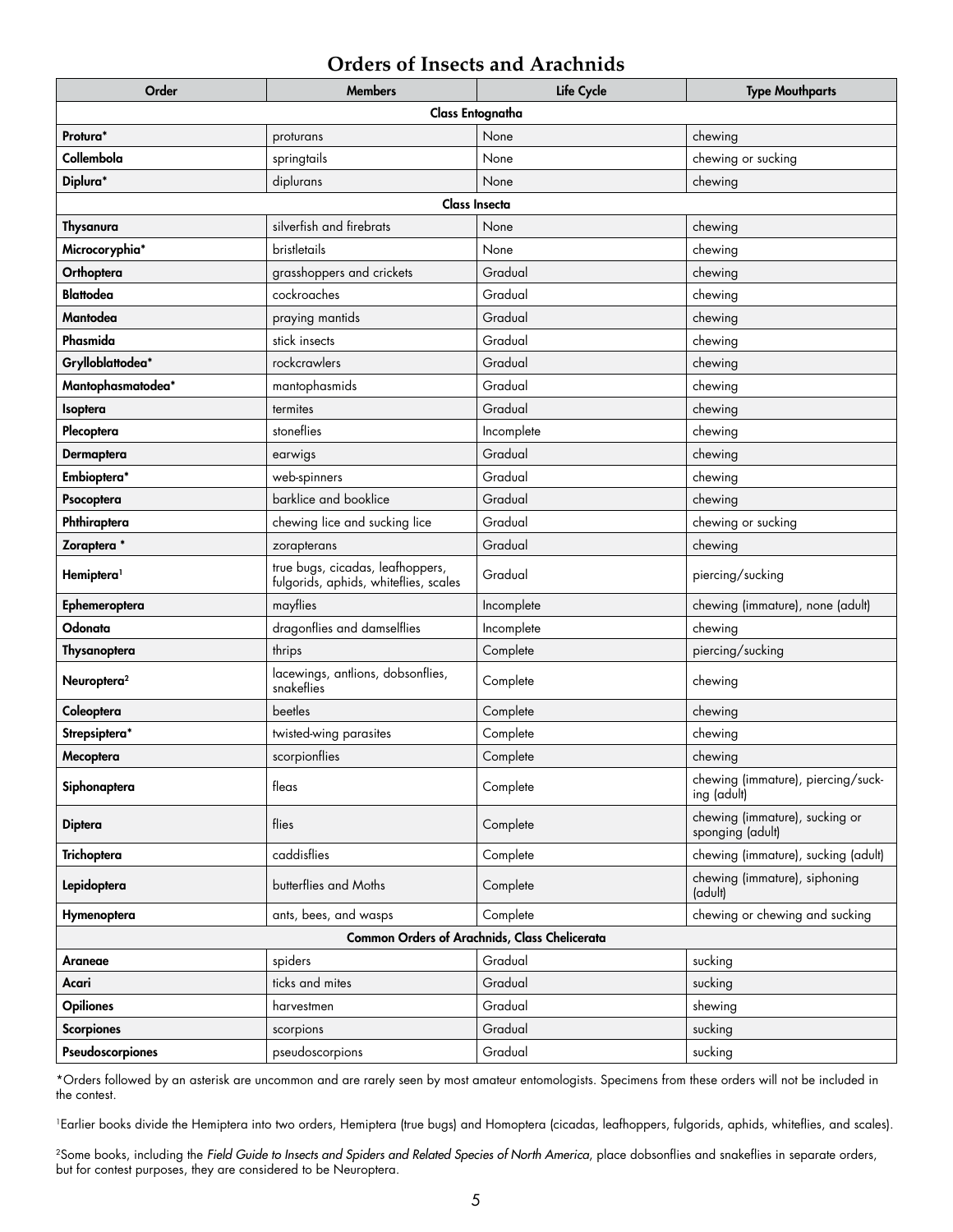# **Insect Identification Study List for Seniors**

| Insect*                         | Order        | <b>Host</b>                             | Life Cycle | <b>Mouth Parts</b> | <b>Pest Status or Harmful Stage</b>                                    |
|---------------------------------|--------------|-----------------------------------------|------------|--------------------|------------------------------------------------------------------------|
| ambush bug                      | Hemiptera    | predator                                | Gradual    | P/S                | Not pests                                                              |
| American cockroach              | Blattodea    | food products                           | Gradual    | C                  | Nymphs and adults                                                      |
| antlion (i)                     | Neuroptera   | predator                                | Complete   | sucking (i)        | Not pests                                                              |
| aphids                          | Hemiptera    | succulent plants                        | Gradual    | P/S                | Nymphs and adults                                                      |
| baldfaced hornet                | Hymenoptera  | predator                                | Complete   | С                  | Adults (will sting if disturbed)                                       |
| <b>barklouse</b>                | Psocoptera   | fungi and lichens                       | Gradual    | C                  | Not pests                                                              |
| bed bug                         | Hemiptera    | humans                                  | Gradual    | P/S                | Nymphs and adults                                                      |
| black and yellow mud<br>dauber  | Hymenoptera  | spiders                                 | Complete   | С                  | Adults (nests can damage equipment)                                    |
| black carpenter ant             | Hymenoptera  | insects and honeydew (nests<br>in wood) | Complete   | C                  | Adults                                                                 |
| black soldier fly               | Diptera      | decaying organic matter                 | Complete   | $C$ (i)            | Larvae and adults                                                      |
| black swallowtail butterfly (i) | Lepidoptera  | parsley, dill, fennel                   | Complete   | $C$ (i)            | Larvae (pests in herb gardens); adults<br>welcome in butterfly gardens |
| black widow spider              | Araneae      | predator                                | Gradual    | sucking            | Immatures and adults (bite is venomous)                                |
| boll weevil                     | Coleoptera   | cotton                                  | Complete   | C                  | Larvae and adults (eradicated from<br>Mississippi)                     |
| brown recluse spider            | Araneae      | predator                                | Gradual    | sucking            | Immatures and adults (bite is venomous)                                |
| bumble bee                      | Hymenoptera  | pollen and nectar                       | Complete   | C&S                | Beneficial but will sting if disturbed                                 |
| caddisfly                       | Trichoptera  | algae and aquatic plants                | Complete   | $C$ (i)            | Not pests                                                              |
| carpenter bee                   | Hymenoptera  | pollen and nectar                       | Complete   | C&S                | Adults (bore galleries in wood)                                        |
| cecropia moth (i)               | Lepidoptera  | leaves of many trees                    | Complete   | $C$ (i)            | Not pests                                                              |
| chinch bug                      | Hemiptera    | corn, St. Augustine grass               | Gradual    | P/S                | Nymphs and adults                                                      |
| cicada                          | Hemiptera    | roots of trees                          | Gradual    | P/S                | Not pests                                                              |
| cicada killer                   | Hymenoptera  | cicadas                                 | Complete   | C                  | Not pests (adults can sting)                                           |
| Colorado potato beetle          | Coleoptera   | potato and tomato                       | Complete   | C                  | Larvae and adults                                                      |
| Common house spider             | Araneae      | predator                                | Gradual    | sucking            | Immatures and adults (webs are<br>unsightly)                           |
| corn earworm (i)                | Lepidoptera  | corn, cotton, vegetables                | Complete   | $C$ (i)            | Larva                                                                  |
| cottony cushion scale           | Hemiptera    | shrubs                                  | Gradual    | P/S                | Nymphs and adults                                                      |
| crane fly                       | Diptera      | grass thatch                            | Complete   | $C$ (i)            | Not pests                                                              |
| cucumber beetle, 12-spotted     | Coleoptera   | general garden feeders                  | Complete   | C                  | Adults                                                                 |
| dragonfly (i)                   | Odonata      | predator, eats mosquitoes               | Incomplete | C                  | Beneficial: niad and adult                                             |
| earwig                          | Dermaptera   | predator (some plant-feeding)           | Gradual    | С                  | Immatures and adults (can damage<br>rose blooms)                       |
| eyed click beetle               | Coleoptera   | predator                                | Complete   | $\mathsf C$        | Not pests                                                              |
| field cricket                   | Orthoptera   | general plant feeders                   | Gradual    | C                  | Nymphs and adults                                                      |
| fiery searcher                  | Coleoptera   | caterpillars                            | Complete   | $\mathsf{C}$       | Beneficial                                                             |
| firefly                         | Coleoptera   | wild flowers                            | Complete   | C                  | Not a pest                                                             |
| flea                            | Siphonoptera | mammals                                 | Complete   | P/S                | Adults                                                                 |
| German cockroach                | Blattodea    | food products                           | Gradual    | C                  | Nymphs and adults                                                      |
| golden silk orb weaver          | Aranea       | predator                                | Gradual    | sucking            | Not pests                                                              |
| granary weevil                  | Coleoptera   | stored grains                           | Complete   | С                  | Larvae and adults                                                      |
| grasshopper                     | Orthoptera   | general plant feeders                   | Gradual    | C                  | Nymphs and adults                                                      |
| green bottle fly                | Diptera      | feces and carrion                       | Complete   | S                  | Adults                                                                 |
| green lacewing                  | Neuroptera   | predator                                | Complete   | sucking (i)        | Beneficial: larvae                                                     |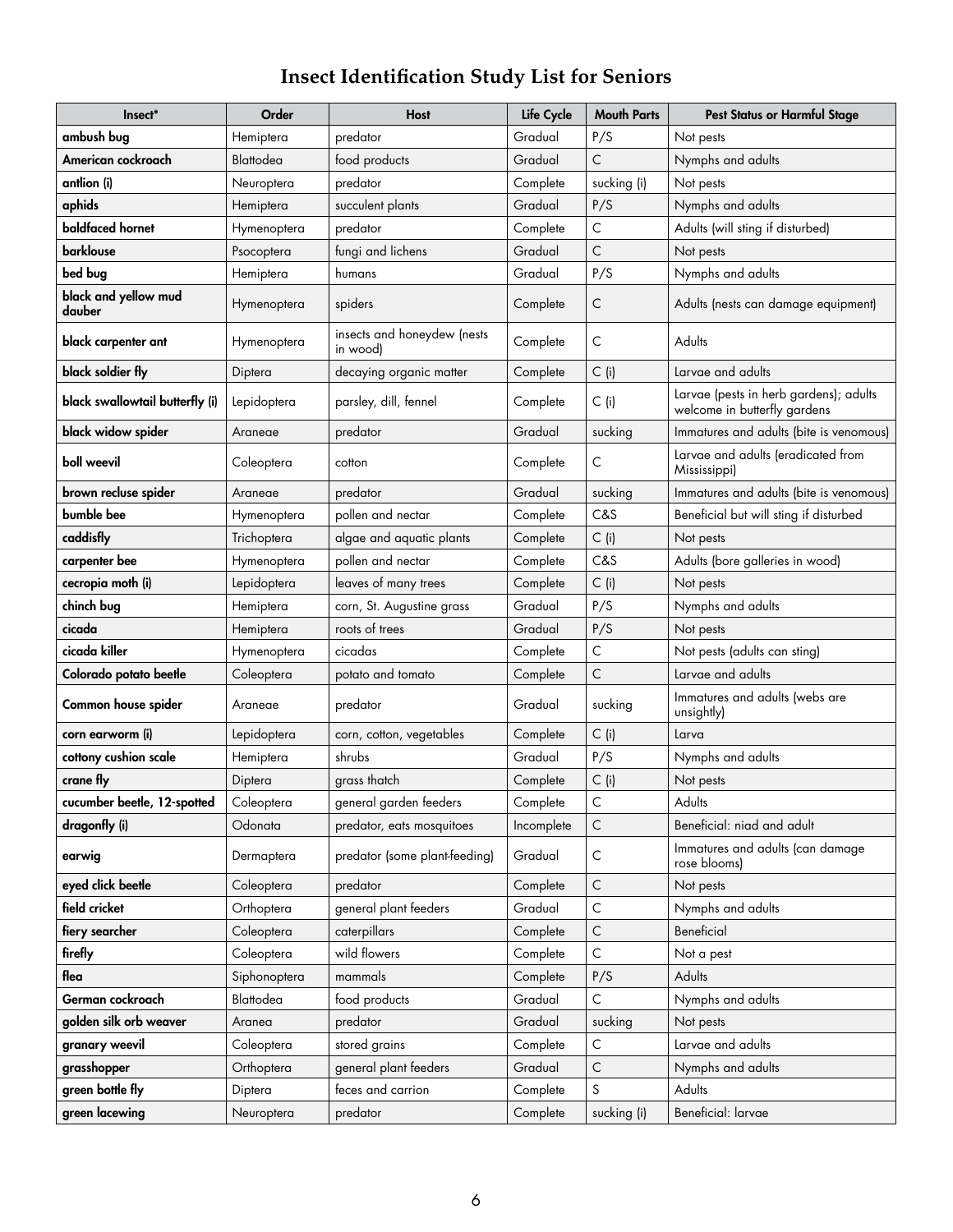| Insect*                          | Order            | <b>Host</b>                     | Life Cycle | <b>Mouth Parts</b> | <b>Pest Status or Harmful Stage</b>      |
|----------------------------------|------------------|---------------------------------|------------|--------------------|------------------------------------------|
| green stink bug                  | Hemiptera        | plant seeds and fruits          | Gradual    | P/S                | Nymphs and adults                        |
| harlequin bug                    | Hemiptera        | cabbage                         | Gradual    | P/S                | Nymphs and adults                        |
| harvestman                       | Opiliones        | predator/scavenger              | Gradual    | chewing            | Not pests                                |
| head louse                       | Phthiraptera     | people                          | Gradual    | P/S                | Nymphs and adults                        |
| honey bee                        | Hymenoptera      | pollen and nectar               | Complete   | C&S                | Beneficial (but will sting if disturbed) |
| horned passalus                  | Coleoptera       | decaying logs                   | Complete   | $\mathsf C$        | Not pests                                |
| horn fly                         | Diptera          | cattle                          | Complete   | P/S                | Adults                                   |
| hornworm (i)                     | Lepidoptera      | tomato, pepper                  | Complete   | $C$ (i)            | Larvae                                   |
| horse fly                        | Diptera          | livestock                       | Complete   | P/S                | Adults                                   |
| house fly                        | Diptera          | garbage, manure (i)             | Complete   | SP                 | Adults                                   |
| hummingbird moth                 | Lepidoptera      | honeysuckle (i)                 | Complete   | $C$ (i)            | Not pests                                |
| ichneumon wasp                   | Hymenoptera      | parasites of other insects      | Complete   | $\mathsf C$        | Beneficial                               |
| imported fire ant                | Hymenoptera      | insects and seeds               | Complete   | $\mathsf C$        | Adults (sting if disturbed)              |
| Indian meal moth                 | Lepidoptera      | grains and dried stored foods   | Complete   | $C$ (i)            | Larvae                                   |
| jewel beetles                    | Coleoptera       | larvae bore in trees            | Complete   | $\mathsf C$        | Larvae                                   |
| lace bug                         | Hemiptera        | azalea, eggplant, pyracantha    | Gradual    | P/S                | Nymphs and adults                        |
| lady beetle (i)                  | Coleoptera       | predator                        | Complete   | C                  | Beneficial: larvae and adults            |
| leaf-footed bug                  | Hemiptera        | vegetables and fruits           | Gradual    | P/S                | Nymphs and adults                        |
| leafhopper                       | Hemiptera        | most plants                     | Gradual    | P/S                | Nymphs and adults                        |
| longhorn beetles                 | Coleoptera       | larvae bore in trees            | Complete   | $\mathsf C$        | Larvae                                   |
| luna moth (i)                    | Lepidoptera      | leaves of hardwood trees        | Complete   | $C$ (i)            | Not pests                                |
| May beetle (i)                   | Coleoptera       | roots of grasses (i)            | Complete   | C                  | Larvae and adults                        |
| mayfly                           | Ephemeroptera    | aquatic plants and detritus (i) | Incomplete | $C$ (i)            | Adults (nuisance when numerous)          |
| mealybugs                        | Hemiptera        | various plants                  | Gradual    | P/S                | Nymphs and adults                        |
| Mexican bean beetle              | Coleoptera       | beans, cowpeas                  | Complete   | C                  | Larvae and adults                        |
| mole cricket                     | Orthoptera       | roots of grasses                | Gradual    | C                  | Nymphs and adults                        |
| monarch butterfly (i)            | Lepidoptera      | milkweed plants (i)             | Complete   | $C$ (i)            | Not pests                                |
| mosquito                         | Diptera          | blood of mammals                | Complete   | P/S                | Adults                                   |
| paper wasp                       | Hymenoptera      | predator                        | Complete   | $\mathsf C$        | Adults (will sting if disturbed)         |
| Polyphemus moth                  | Lepidoptera      | leaves of hardwood trees        | Complete   | $C$ (i)            | Not pests                                |
| praying mantid                   | Mantodea         | predator                        | Gradual    | C                  | Not pests                                |
| pseudoscorpion                   | Pseudoscorpiones | predator                        | Gradual    | sucking            | Not pests                                |
| red-spotted purple butterfly (i) | Lepidoptera      | willow and poplar               | Complete   | $C$ (i)            | Not pests                                |
| robber fly                       | Diptera          | predator                        | Complete   | P/S                | Not pests                                |
| scorpionfly                      | Mecoptera        | insects and decaying vegetation | Complete   | $\mathsf C$        | Not pests                                |
| silverfish                       | Thyanura         | cotton clothing, paper          | None       | $\mathsf C$        | Immatures and adults                     |
| soldier beetle                   | Coleoptera       | pollen                          | Complete   | $\mathsf C$        | Not pests                                |
| soybean looper (i)               | Lepidoptera      | soybeans, other plants          | Complete   | $C$ (i)            | Larvae                                   |
| spider mite, two-spotted         | Acari            | many plants                     | Gradual    | sucking            | Immatures and adults                     |
| springtail                       | Collembola       | fungi and decaying vegetation   | None       | chewing            | Not pests                                |
| squash bug                       | Hemiptera        | curcubits                       | Gradual    | P/S                | Nymphs and adults                        |
| squash vine borer                | Lepidoptera      | squash and pumpkins             | Complete   | $C$ (i)            | Larvae                                   |
| stable fly                       | Diptera          | livestock                       | Complete   | P/S                | Adults                                   |